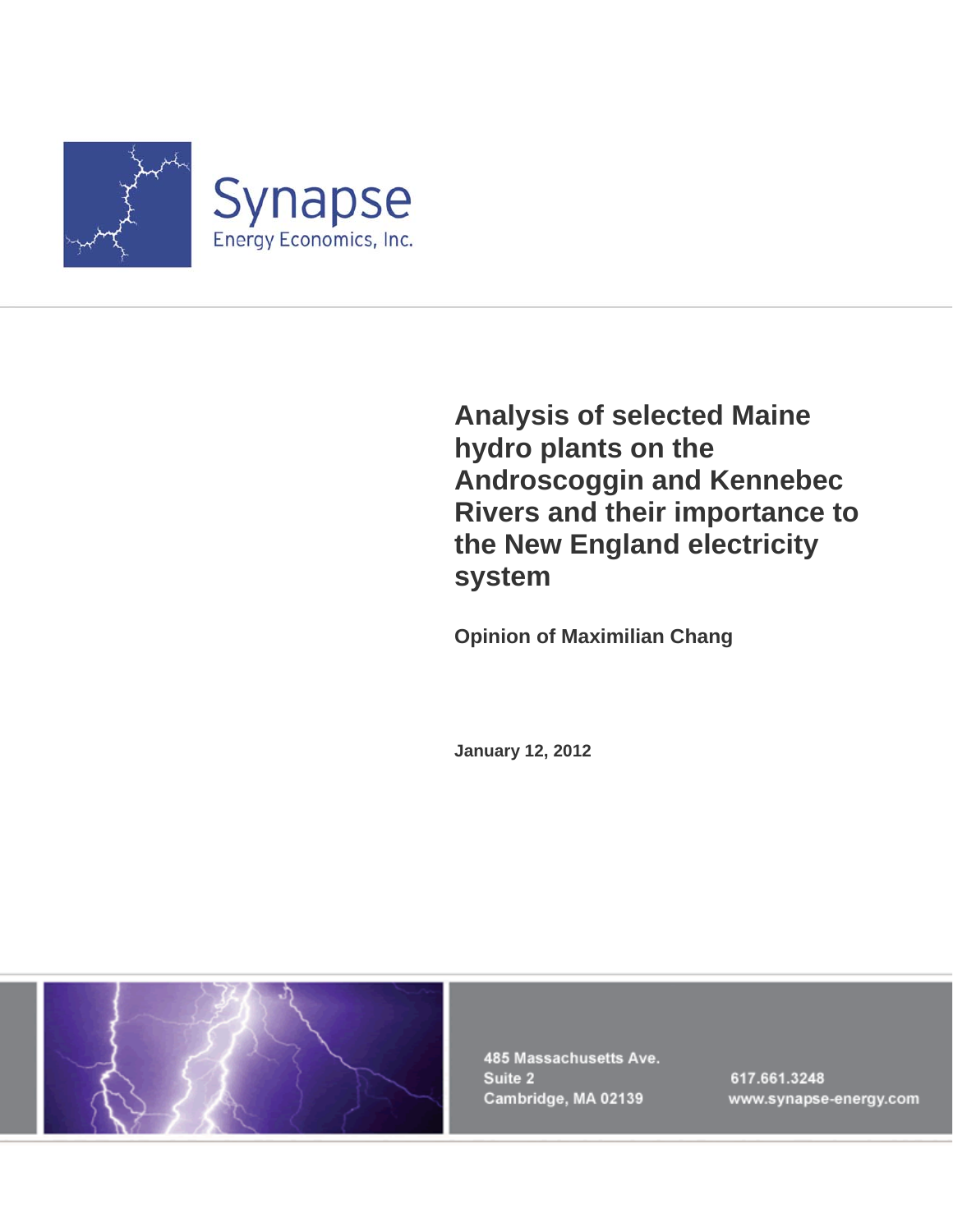### **Table of Contents**

| 1. |                                                           |                                                                      |         |  |  |  |
|----|-----------------------------------------------------------|----------------------------------------------------------------------|---------|--|--|--|
| 2. |                                                           |                                                                      |         |  |  |  |
| 3. | <b>GENERAL EXPLANATION THE NEW ENGLAND ELECTRIC GRID3</b> |                                                                      |         |  |  |  |
|    |                                                           | A. BRIEF OVERVIEW OF NEW ENGLAND'S ELECTRIC POWER SYSTEM 3           |         |  |  |  |
|    |                                                           | <b>Measuring Electrical Output</b>                                   | $\beta$ |  |  |  |
|    | В.                                                        |                                                                      |         |  |  |  |
|    | C.                                                        |                                                                      |         |  |  |  |
|    | D.                                                        |                                                                      |         |  |  |  |
|    |                                                           | <b>Energy Markets</b>                                                | 7       |  |  |  |
|    |                                                           | The Forward Capacity Market                                          | 7       |  |  |  |
|    |                                                           |                                                                      |         |  |  |  |
| 4. |                                                           |                                                                      |         |  |  |  |
|    | A                                                         | THE SEVEN DAMS AS A PERCENT OF 2010 NEW ENGLAND ENERGY AND CAPACITY9 |         |  |  |  |
|    | В.                                                        | THE SEVEN DAMS AS A PERCENT OF MAINE ENERGY AND CAPACITY 10          |         |  |  |  |
| 5. |                                                           |                                                                      |         |  |  |  |
|    | А.                                                        |                                                                      |         |  |  |  |
|    | В.                                                        |                                                                      |         |  |  |  |
|    |                                                           |                                                                      |         |  |  |  |
|    | D.                                                        |                                                                      |         |  |  |  |
| 6. |                                                           |                                                                      |         |  |  |  |
|    |                                                           |                                                                      |         |  |  |  |
|    |                                                           | <b>Energy Revenues</b>                                               | 13      |  |  |  |
|    |                                                           | <b>Capacity Revenues</b>                                             | 14      |  |  |  |
| 7. |                                                           |                                                                      |         |  |  |  |
| 8. |                                                           |                                                                      |         |  |  |  |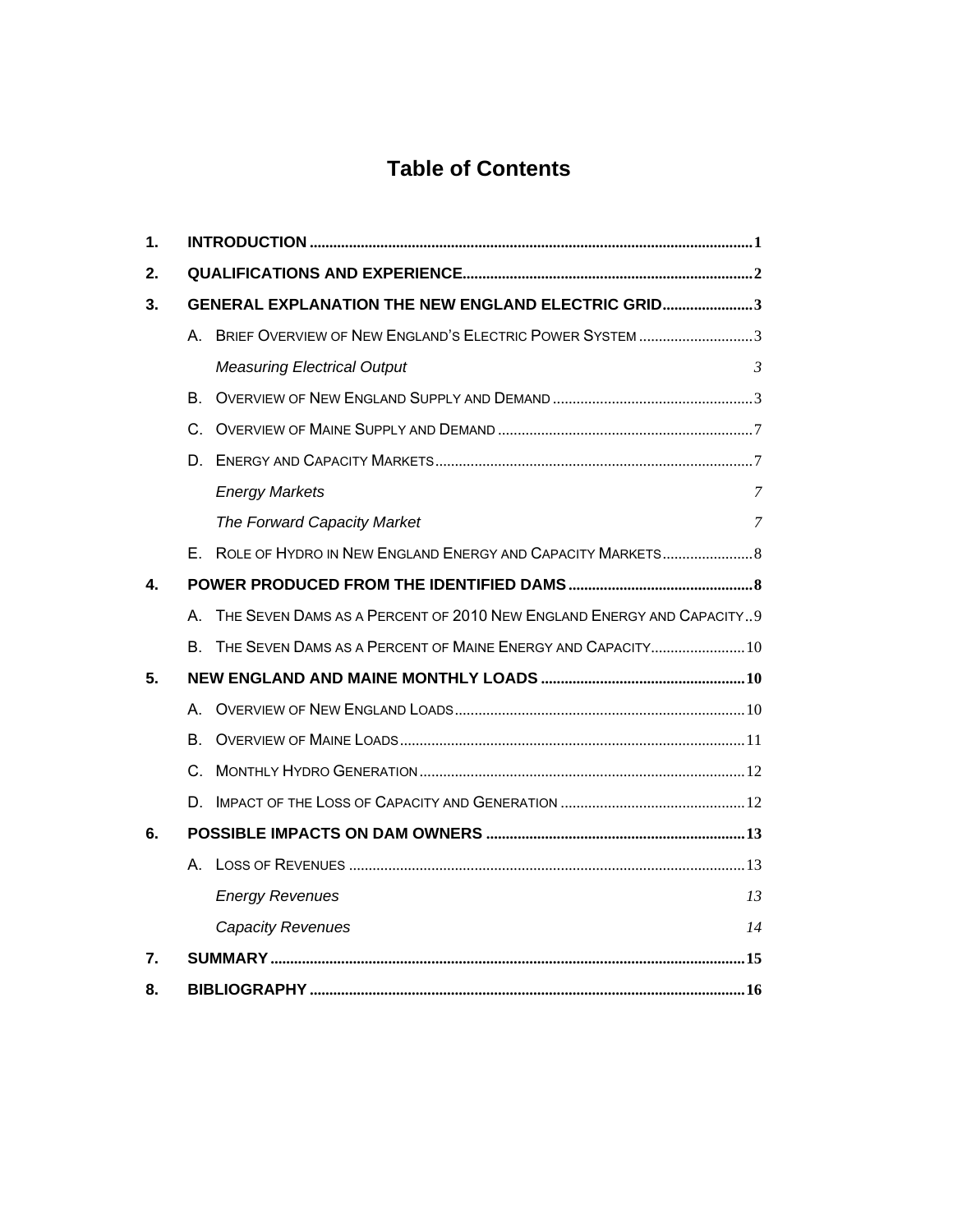## **1. Introduction**

I have been asked by the Plaintiffs to evaluate the contribution of seven Maine dams to the New England electric grid. Four of the dams are located on the Kennebec River: Lockwood (owned by NextEra and Merimil Limited Partnership), Shawmut, Weston, and Hydro-Kennebec (owned by Brookfield Power US Asset Management). The other three dams are located on the Androscoggin River: Brunswick (owned by NextEra), Pejepscot (owned by Topsham Hydro Partners), and Worumbo (owned by Miller Hydro Group). Maine has classified these seven dams as "run-of-theriver," meaning that they have limited or no storage reservoirs that would regulate water flow across the turbines (Maine 2010).

My opinion, expressed herein, is based on my professional experience and is informed by (a) a review of documents and statistics prepared by the Department of Energy's Energy Information Agency and the New England Independent System Operator, (b) relevant industry analyses, and (c) information provided by the Defendants through interrogatories. Where appropriate to support my opinion, I have cited these documents, and they are listed in the Bibliography at the end of this opinion.

My analysis evaluates the impact on the New England electric grid if the seven dams individually or collectively were to shut down seasonally to accommodate migrating anadromous fish.

In preparing my opinion, I have been asked by the Plaintiffs to consider the following questions:

- 1. What is the energy and capacity contribution of the seven dams to the New England electric grid?
- 2. What would be the impact upon the New England electric grid if the seven dams shut down seasonally?
- 3. What would be the impact upon the dam owners of seasonally shutting down the seven dams?

To answer these questions, I have organized my opinion in the following manner. First, I provide a brief overview of the New England electric grid, including historical supply and demand for the six New England states and Maine alone; the markets for electric energy and capacity that operate in the region; and the role that run-of-the-river hydropower plays in the regional market. Next, I look specifically at the seven dams in question to identify the percentage of energy and capacity they provide in New England and within Maine, alone. I then evaluate whether these contributions are necessary in order to meet average and peak demand in New England or within Maine, alone. Finally, I discuss possible impacts on dam owners' revenues if these dams were to shut down seasonally to accommodate migrating anadromous fish.

In summary, it is my opinion that neither the New England's electric power grid nor the local electric system within Maine would be adversely impacted by a seasonal shut-down of the dams. The seven hydro dams contribute to the electric grid; however, the seasonal shut-down of these units would not result in a significant impact on the region or the state. Both Maine and New England have adequate supply capacity to offset the loss of these dams.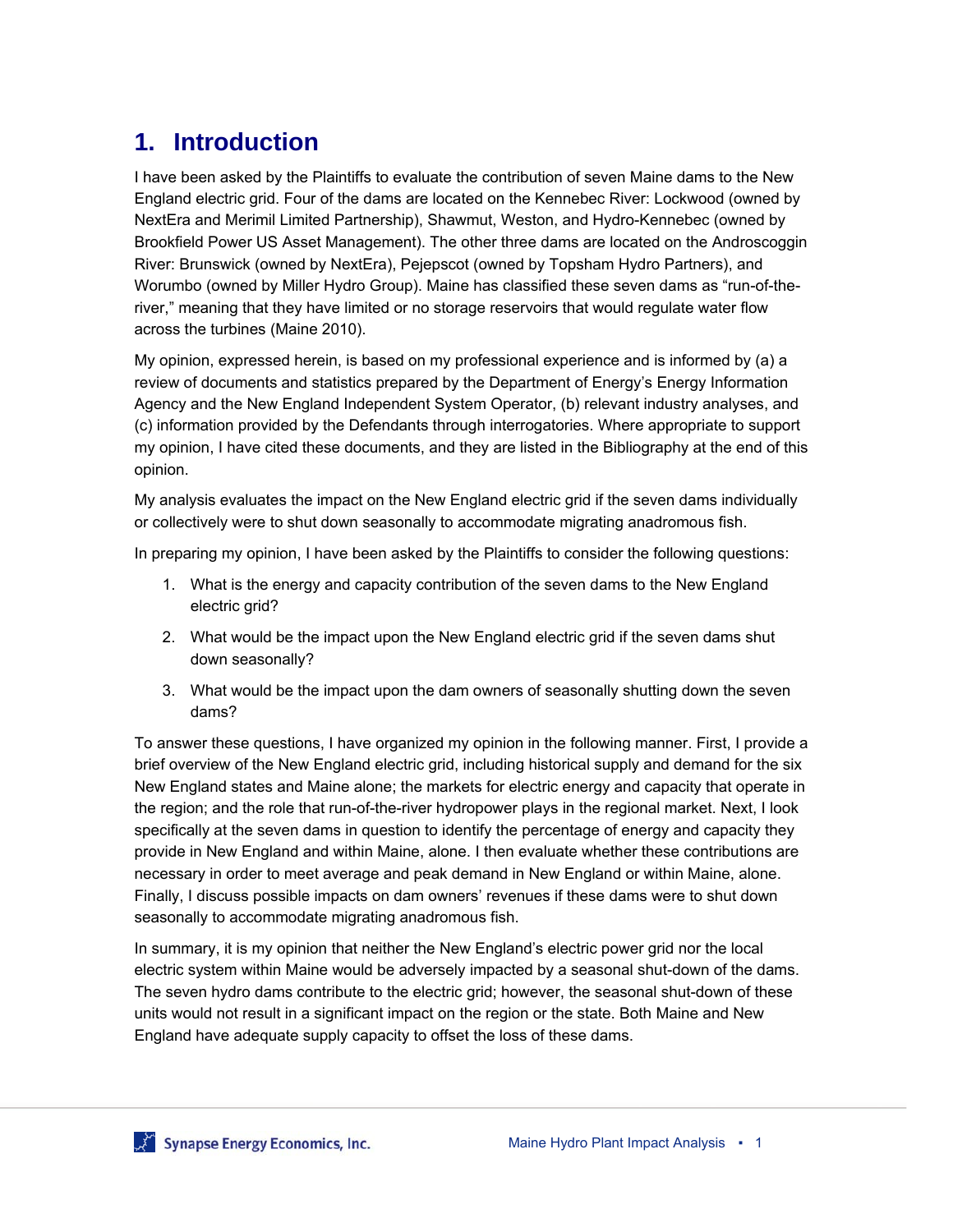Based on historical energy prices, lost revenue to dam owners would be in the range of roughly \$1.5 – \$2 million in aggregate for the seven dams for each month that turbines are fully shut down from April through June, and roughly \$1.5 – \$1.75 million in aggregate for each month that turbines of the seven dams are fully shut down from October to November. Monthly energy revenue losses for each dam would range roughly from \$100,000 to \$360,000 depending on the individual dam and time of year.

Based on regional capacity prices, the lost capacity revenue to dam owners would be in the range of roughly \$130,000 in aggregate for the seven dams for each month that turbines are fully shut down from April through June, and roughly \$210,000 in aggregate for each month that turbines of the seven dams are fully shut down from October to November. Monthly capacity revenue losses for each dam would range roughly from \$7,000 to \$43,000 depending on the individual dam and time of year.

### **2. Qualifications and Experience**

I hold a Bachelor of Arts degree in Biology and Classical Civilization from Cornell University, and a Master of Science degree in Environmental Health from the Harvard School of Public Health. In my current position at Synapse Energy Economics, I conduct analyses on issues relating to electricity markets, avoided costs, energy efficiency, capacity markets, and the economics of energy supply resources. Synapse works for a wide range of clients throughout the United States, including environmental groups, public utility commissions and their staff, governmental associations, public interest groups, attorneys general, offices of consumer advocates, foundations, and federal governmental organizations such as the Environmental Protection Agency and the Department of Energy.

As part of my work at Synapse, I co-authored the two most recent *Avoided Energy Supply Costs in New England* reports (2009 and 2011), which are used by the New England energy efficiency program administrators to quantify the value of energy efficiency programs. I have also coauthored a recent report investigating the economics of proposed nuclear power plants and alternatives in the Southeast United States. Additionally, I have testified in front of the Massachusetts Department of Public Utilities on behalf of the Cape Light Compact in support of its three-year energy efficiency programs.

The Plaintiffs are compensating me for my work on this case at a rate of \$140 per hour. I have been engaged in this case on their behalf since December 2011.

In preparing this report, I supervised the work of a Senior Consultant who assisted me in preforming the analysis consistent with Synapse Energy Economics' in carrying out such practices.

A copy of my resume is included as Attachment One.

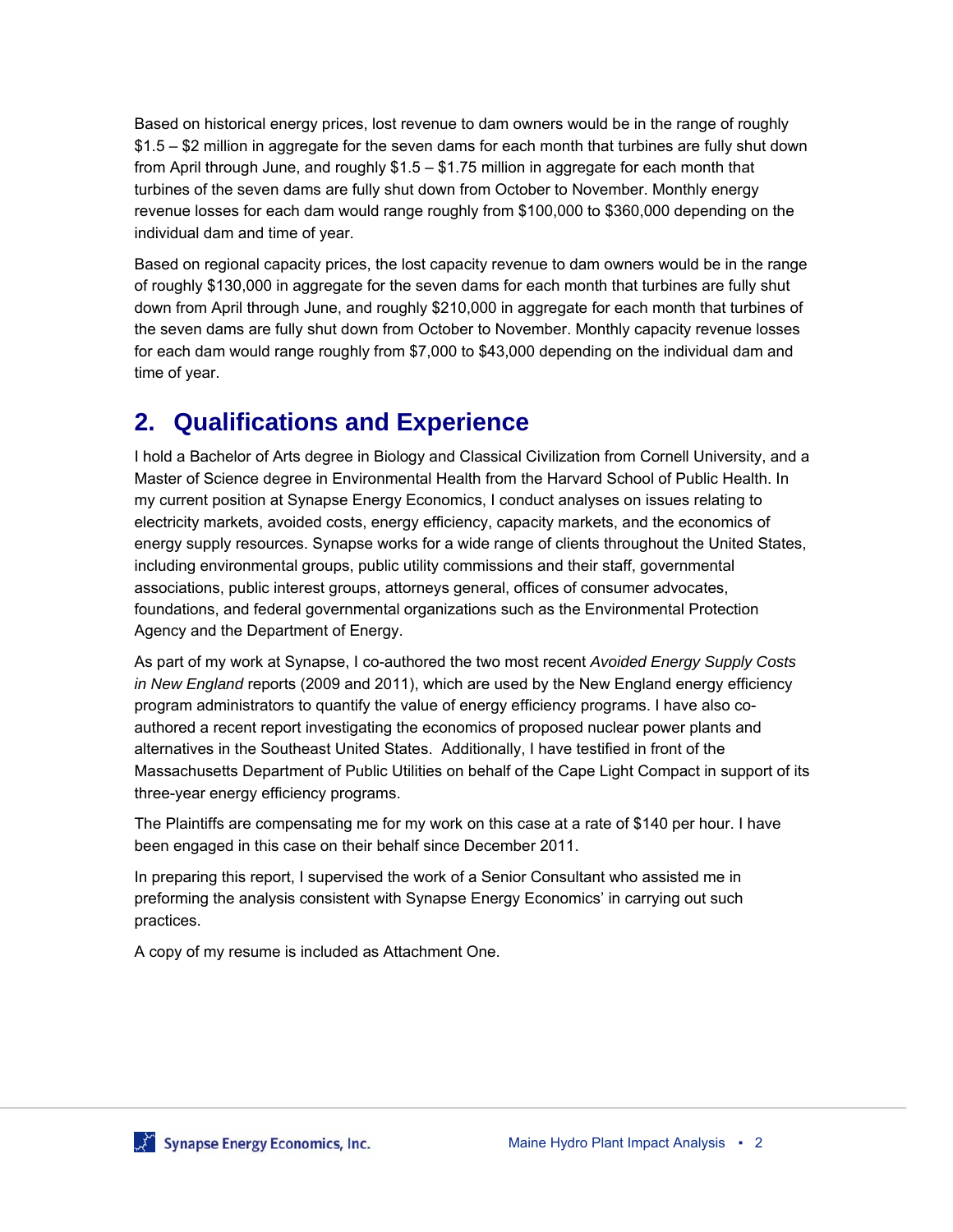# **3. General Explanation the New England Electric Grid**

#### **A. Brief Overview of New England's Electric Power System**

The New England electrical power system spans the six states of New England, and serves the 14 million people living therein. This system includes: more than 300 generating units, representing approximately 32,000 megawatts (MW) of generating capacity; more than 5,000 demand assets, representing 2,500 MW of demand resources; and more than 8,000 miles of high-voltage transmission lines. These resources work together to meet the New England regional load, regardless of state boundaries (ISO-NE 2011c).<sup>1</sup>

The New England Independent System Operator (ISO-NE) is the non-profit entity that manages and coordinates the generation and transmission of power across New England to meet demand. ISO-NE has operational, market, and planning responsibilities to balance supply (capacity) and demand (load) of electricity across New England (Giaimo 2011). ISO-NE's operational responsibilities include ensuring minute-to-minute reliable operation of the New England power grid, ensuring the dispatch of lowest-priced resources, and coordinating operations with neighboring power systems. ISO-NE's market responsibilities include the administration and monitoring of wholesale electricity markets, which include energy and capacity. ISO-NE's planning responsibilities include administering requests to interconnect generation and transmission resources, and conducting transmission needs assessments to meet current and future power needs in New England.

#### *Measuring Electrical Output*

All electric generating units measure their electrical output in two different but related ways. Amounts of electric energy used or produced (e.g., in a year) are measured in megawatt-hours (MWh). When discussing an amount of electric energy produced (e.g., the number of MWh produced in a given year), the terms "generation," "generated," or "electric output" will be used. The amount of electric power produced or consumed at a given moment will be referred to as "load" or "demand," respectively, while the amount that *can be* produced at a given moment will be referred to as "capacity." Capacity is measured in kilowatts (kW) or megawatts (MW). The amount of energy that *is* produced by a generator in a given period is often compared to the amount it *could* have produced if running at full capacity 100 percent of the time. That ratio, expressed as a percent or as a number between zero and one, is called the plant's capacity factor (CF) (Steinhurst 2008).

### **B. Overview of New England Supply and Demand**

The approximately 32,000 MW of generating capacity in New England can be broken out by fuel type, as shown in Exhibit 1 (ISO-NE 2011a).

 $\overline{a}$ 

 $1$  One megawatt is the equivalent of one million watts.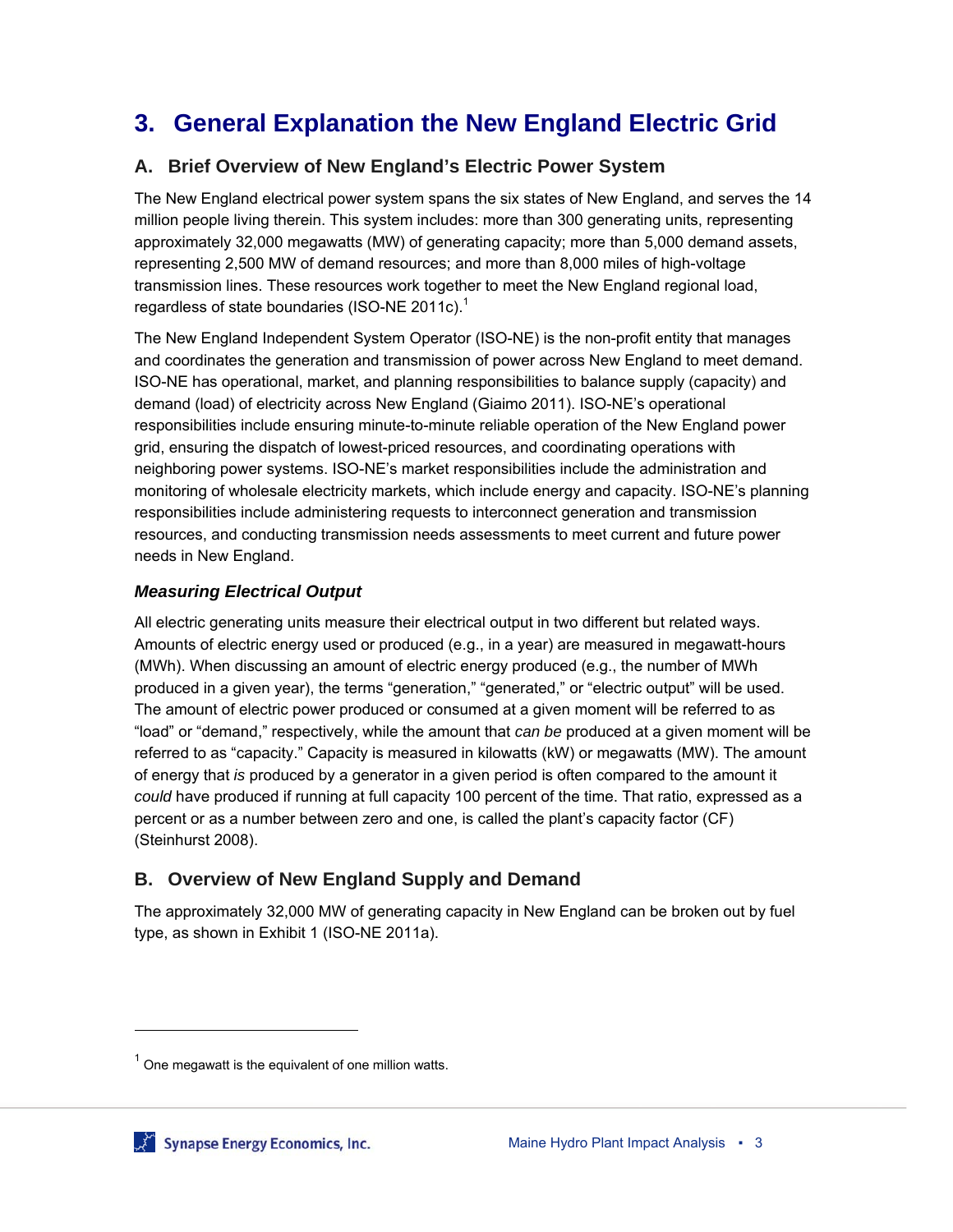

**Exhibit 1. 2011 Expected Summer New England Capacity by Energy Source (MW)** 

By far the most dominant form of generating capacity in New England is natural gas combustion units, which represent 43 percent (13,631 MW) of New England's total generating capacity. Oil combustion generating capacity follows at 22 percent (7,112 MW), nuclear units provide 15 percent (4,629 MW), and hydro resources represent 4 percent (1,341 MW) (ISO NE 2011a). Pumped storage facilities (which represent 5 percent, or 1,678 MW, of New England's capacity in Exhibit 1) pump water into storage ponds during periods of low demand and then pass the water through turbines to generate electricity during periods of high demand.

The New England region is a summer-peaking region, meaning that the demand for power is greatest in the summer. According to ISO-NE, actual peak load in 2010 was 27,102 MW. The historical trend in peak load is shown in the following exhibit for both actual and weathernormalized peaks.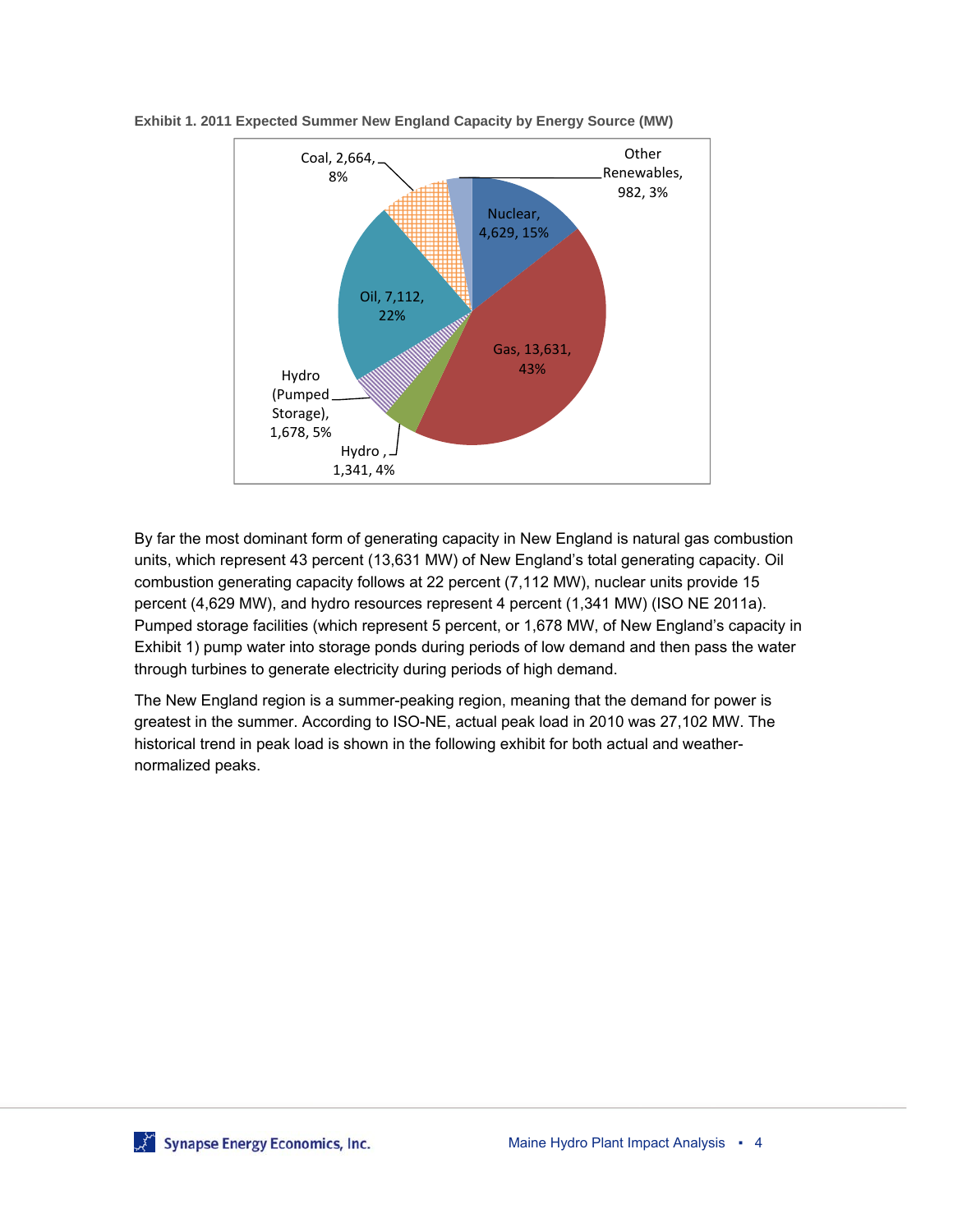

**Exhibit 2. 2000-2010 New England Actual and Weather-Normalized Summer Peaks (MW)** 

The 2010 peak load of 27,102 MW was balanced against a resource capacity of 32,431 MW, which included non-generation demand resources (e.g. energy efficiency and demand response) and imports from outside New England. The excess capacity of 5,329 MW represents a reserve margin of approximately 20 percent (ISO-NE 2011a). Each year, ISO-NE projects the future installed capacity requirement (ICR) for the New England region (ISO-NE 2011b). The ICR represents the capacity plus reserves needed to meet New England's future capacity needs. ISO-NE projects reserve margins in future years through 2020 at a range of 12.6 to 14.6 percent (ISO-NE 2011c).

Data for 2003-2010 indicate that New England has added 4,382 MW of new capacity, as shown in the following exhibit.

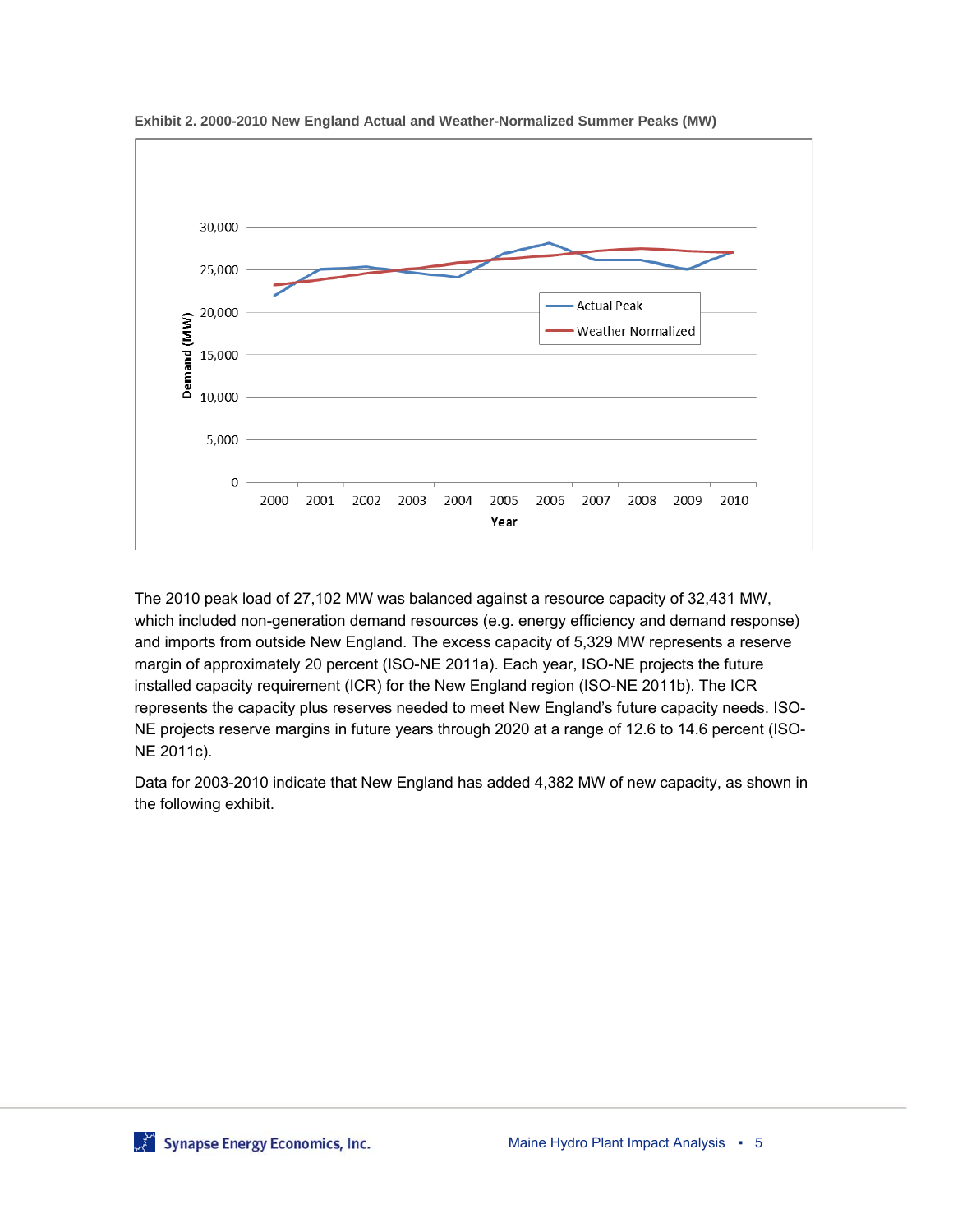|                        | Summer               |  |  |  |
|------------------------|----------------------|--|--|--|
| Year                   | <b>Capacity (MW)</b> |  |  |  |
| 2003                   | 2,757                |  |  |  |
| 2004                   | 578                  |  |  |  |
| 2005                   | 6                    |  |  |  |
| 2006                   | 31                   |  |  |  |
| 2007                   | 142                  |  |  |  |
| 2008                   | 142                  |  |  |  |
| 2009                   | 367                  |  |  |  |
| $\overline{20}10$      | 359                  |  |  |  |
| Total                  | 4,382                |  |  |  |
| <b>Notes</b>           |                      |  |  |  |
| Data from EIA Form 860 |                      |  |  |  |

**Exhibit 3. New England New Capacity Additions (Summer Capacity in MW)** 

These data show that New England continues to add additional capacity to meet future load. According to ISO-NE, an additional 11,816 MW of new capacity is currently in the interconnection queue (ISO-NE 2011c). However, it is important to note that not all of the projects in the interconnection queue will actually be built. The ISO-NE historical attrition rate is 69% (ISO-NE 2011c). Using this attrition rate suggests that 3,663 MW of the 11,816 MW of new capacity in queue may actually be added.

Total annual energy requirements in 2010, the most recent full year of available data, were 130,771 gigawatt-hours (GWh) (ISO-NE 2010). The following exhibit shows the distribution of energy production by generating source for New England.



**Exhibit 4. 2010 New England Generation by Energy Source (GWh)**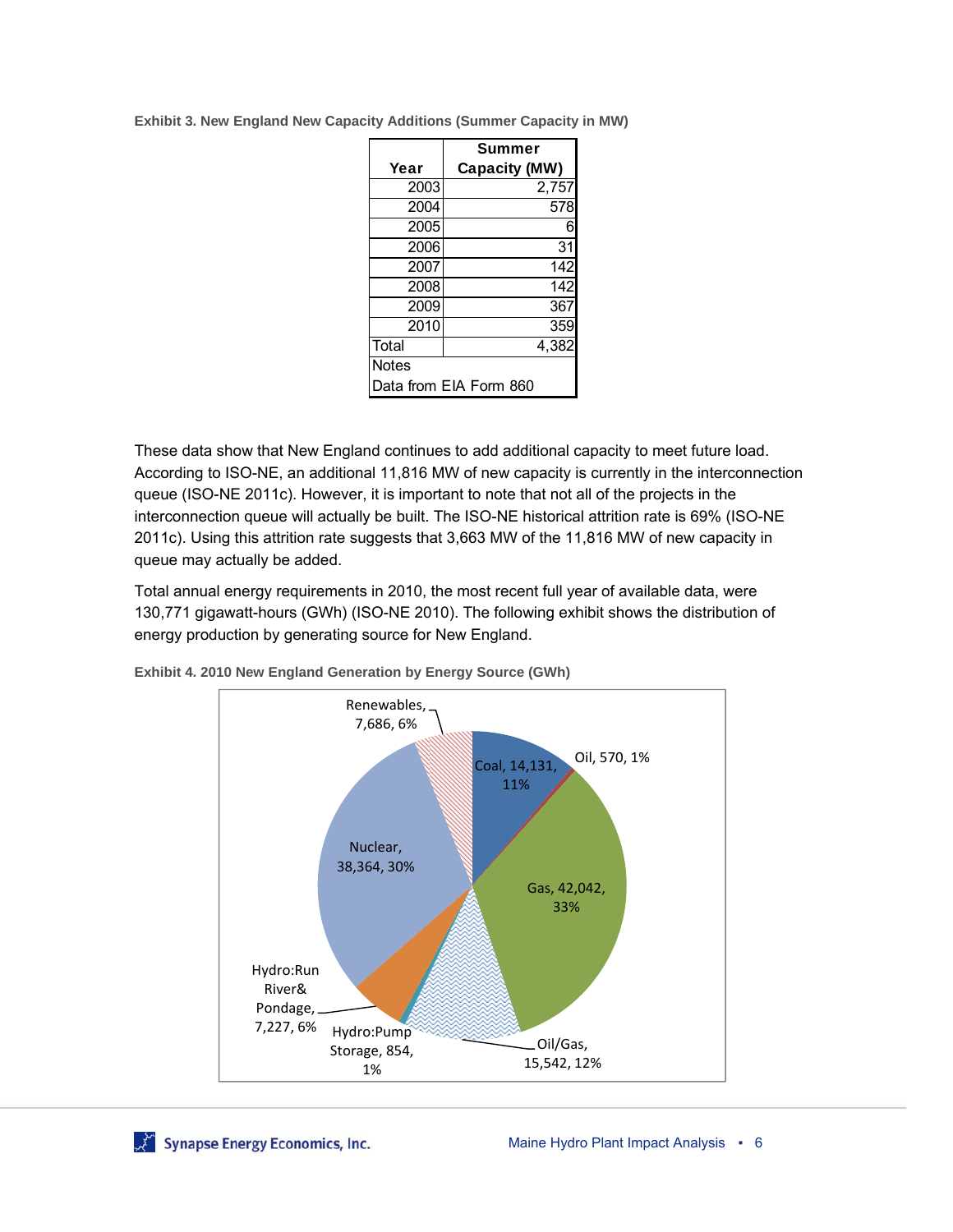On an energy basis (i.e., the amount of electric output of New England generation for 2010), 33 percent (42,042 GWh) of New England's electricity generation was from natural gas combustion units. Nuclear units provided 30 percent (38,364 GWh) of electricity generation in New England, and hydro resources represented 5.5 percent (7,227 GWh).

### **C. Overview of Maine Supply and Demand**

Although New England's electric grid operates at a regional level, it is useful to view the electric system through the context of Maine. Maine represents approximately 9 percent of population and 8.9 percent of electricity consumption in New England (ISO-NE 2011d). In terms of capacity for the 2011 – 2012 period, Maine has 3,244 MW of in-state generation and 287 MW of in-state nongeneration resources, for a total capacity of 3,531 MW. According to ISO-NE, Maine's 2011 actual peak demand was 1,964 MW. Maine currently exports electricity to other New England states, since Maine's capacity exceeds demand.

ISO-NE reports that, within Maine, 1,300 MW of new supply capacity are in the process of connecting to the regional transmission grid. While it is likely that not all of these projects will be completed, the number suggests proposed projects are in place that could meet the shortfall of generation resulting from the seasonal shut-down of the dams (see Section 4 for quantification of the dams' contributions to the grid).

While the grid operates on a regional basis, there are situations where local generation is required to meet specific reliability needs of the transmission system. In western Maine, ISO-NE had identified the need to maintain local generation in order to maintain voltages across transmission lines (ISO-NE 2011c). However, the dams in question have not been specifically identified by ISO-NE to maintain voltages in western Maine, as other local generation options are adequate to fulfill this requirement.

Additionally, ISO-NE has indicated that two current transmission projects (the Maine Power Reliability Project and the Rumford-Woodstock-Kimball Road) will alleviate this reliability constraint in western Maine once they are operational (ISO-NE 2011c).

#### **D. Energy and Capacity Markets**

#### *Energy Markets*

ISO-NE manages and coordinates the wholesale energy markets through two primary markets: (1) the Day-Ahead Market, where the majority of the transactions occur; and (2) the Real-Time Market, where the remaining energy supplies and demands are balanced. These two markets represent the bulk of electricity transactions, and their prices on average are very close to each other. However, there is greater volatility in the Real-Time Market, since it reflects real-time requirements.

#### *The Forward Capacity Market*

ISO-New England's Forward Capacity Market (FCM) is a market-driven approach designed to ensure that there is enough generation on the electrical grid to meet the peak demands each summer and winter. Under the FCM, ISO-NE acquires sufficient capacity to satisfy the installed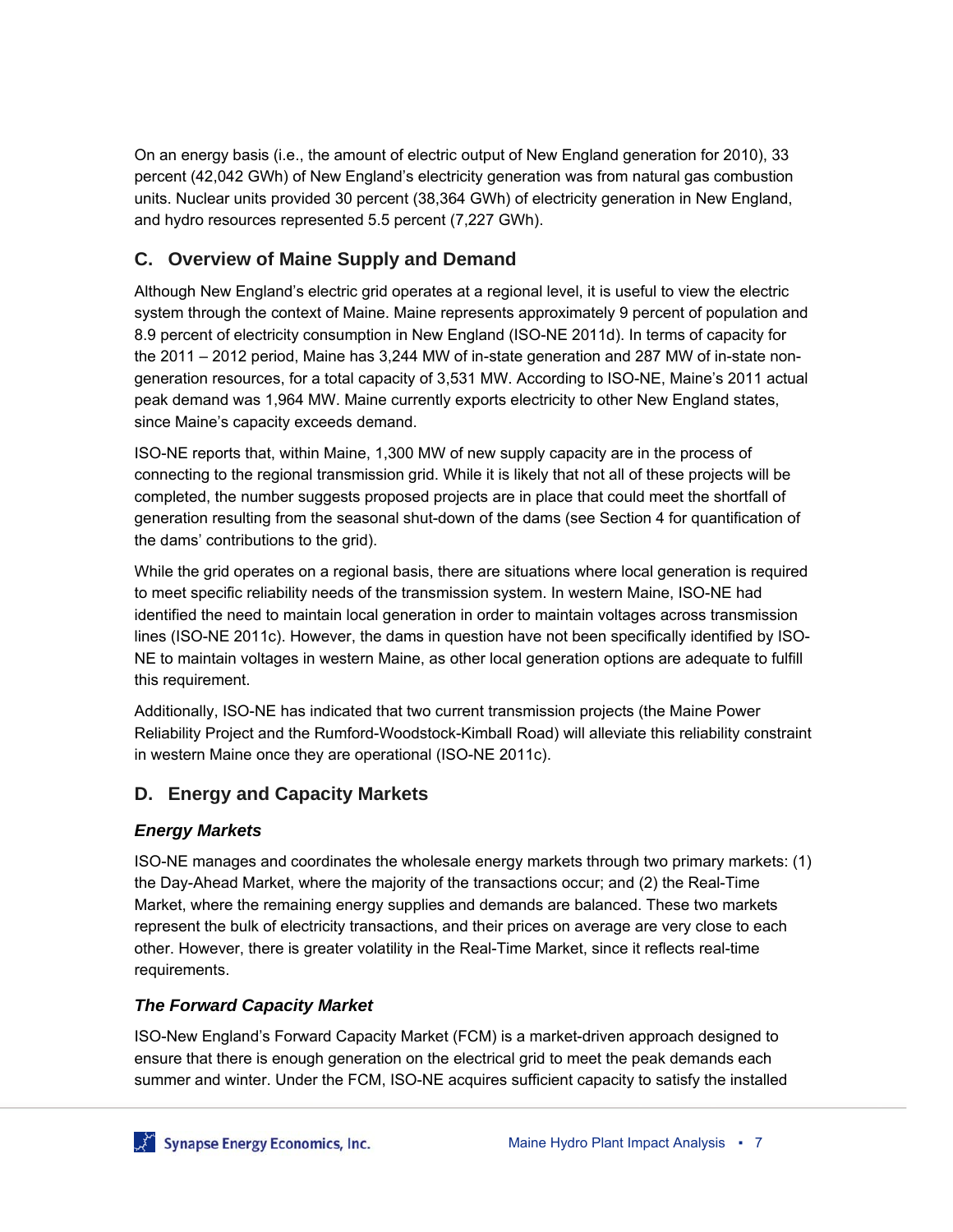capacity requirement (ICR) that it has set for a given power-year; this is accomplished by way of a forward-capacity auction (FCA) for that power-year, which sets the price for capacity. The FCA for each power-year is conducted roughly three calendar years in advance of the start of that poweryear. ISO-NE has held five FCAs to date; FCA 1 was held in 2008 for the power-year starting June 2010, and, most recently, FCA 5 was held in 2011 for the power year starting June 2014.

At the most basic level, there are four steps to the forward capacity market:

- 1) The ISO-NE forecasts the peak demand that will need to be met three years ahead of time, hence a forward market.
- 2) ISO-NE then asks for a show of interest from owners of new or existing generation units, energy efficiency programs, or distributed generation projects who may be interested in providing capacity during this future year.
- 3) Next, ISO-NE puts those potential market participants through a qualification process to ensure each is a viable source of providing energy or reducing demand during peak load hours.
- 4) Finally, ISO-NE runs a descending clock auction for all qualified participants. Those who own the most cost-effective resources are given a capacity obligation, and are guaranteed revenue for the capacity they provide.

#### **E. Role of Hydro in New England Energy and Capacity Markets**

Like wind and solar energy resources, run-of-the-river hydropower is to some extent dependent on uncontrollable conditions, in this case river flow. As a result, ISO-NE categorizes wind, solar, and run-of-the-river hydro as "intermittent" resources. This affects the role that run-of-the-river hydropower plays in both the energy and capacity markets.

As noted earlier, ISO-NE works to ensure that capacity is available to meet New England's peak demand, which occurs during the summer months. ISO-NE rates the summer and winter capacities for intermittent resources based on historical output (ISO-NE). For the summer rating of an existing run-of-the-river hydro resource, ISO-NE uses a formula based on the resource's median output from 1 p.m. to 6 p.m., from June through September, for the last five years. The winter rating is the median output from 5 p.m. to 7 p.m., from October through May, for the last five years. Thus, ISO-NE's summer and winter ratings for a hydro resource may differ, depending on historical river flow conditions. This means that the hydro resource's value in the capacity market may also differ from season to season.

### **4. Power Produced from the Identified Dams**

Exhibit 5, below, summarizes the energy and capacity characteristics of the seven hydro plants analyzed in this study. The generating capacity is represented both by nameplate values (the technical rating) from Energy Information Administration (EIA) and by the seasonal load-carrying capacity as determined by ISO-NE. Note that the summer capacity is much less than both the nameplate and winter capacities, due to summer river flow conditions that impact each dam's summer rating for capacity revenues. These are all run-of-river facilities with minimal reservoir storage. Exhibit 5 also presents the 2010 generation for each facility as reported to the EIA, and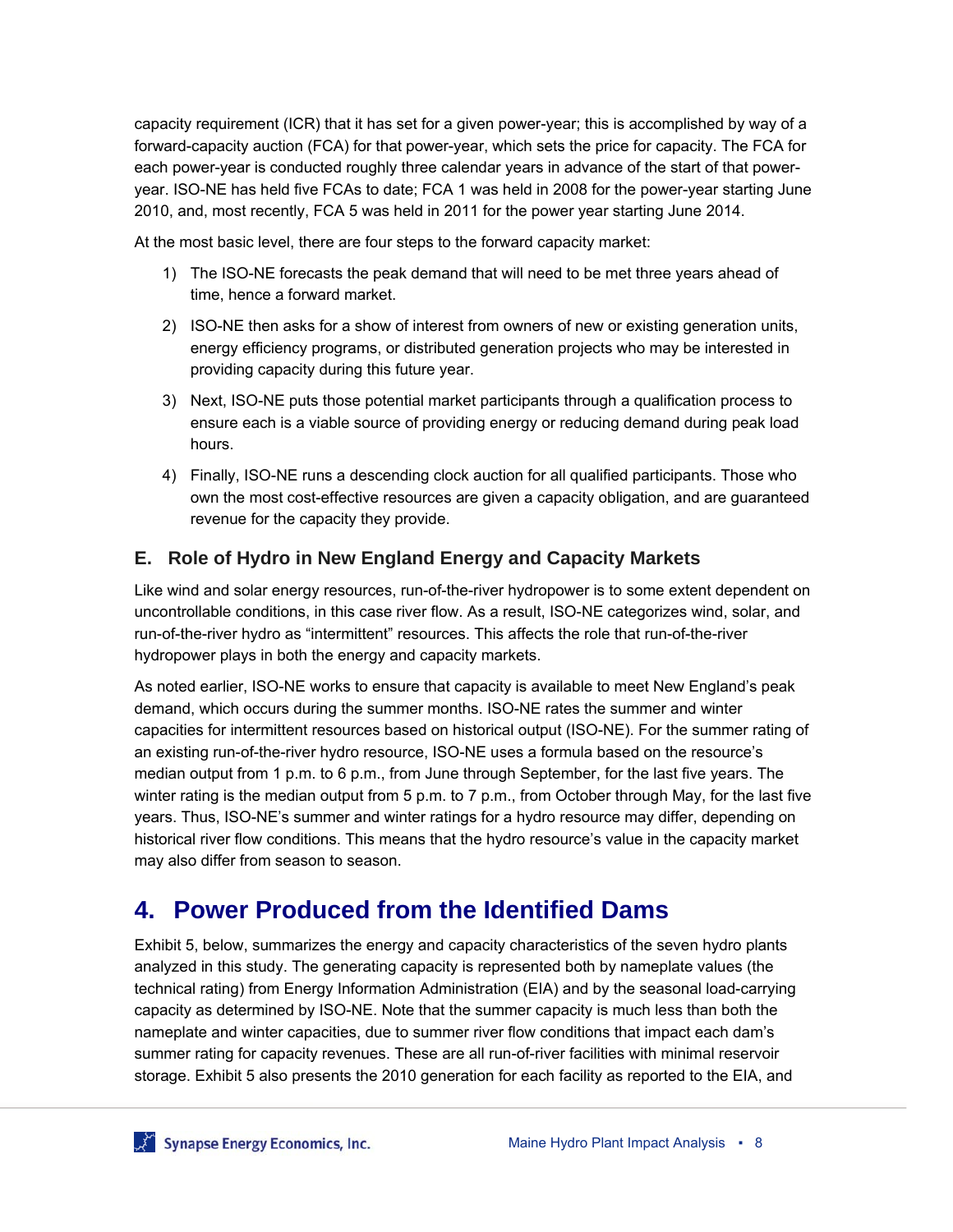an equivalent capacity factor (representing how much the plant runs) based on the nameplate capacity.

|                                                                                                                                                                                                                 |                    | <b>Nameplate</b> | <b>Summer</b>    | <b>Winter</b>    | 2010<br><b>Electric</b>    |                                  |
|-----------------------------------------------------------------------------------------------------------------------------------------------------------------------------------------------------------------|--------------------|------------------|------------------|------------------|----------------------------|----------------------------------|
| <b>Facility</b>                                                                                                                                                                                                 | Owner              | Capacity<br>(MW) | Capacity<br>(MW) | Capacity<br>(MW) | <b>Generation</b><br>(MWh) | <b>Capacity</b><br><b>Factor</b> |
|                                                                                                                                                                                                                 |                    |                  | 2                | 3                | 4                          | $5=4 \div (1*8760)$              |
| Hydro Kennebec<br>Project                                                                                                                                                                                       | <b>Brookfield</b>  | 15.0             | 3.8              | 7.9              | 50,337                     | 38%                              |
| Worumbo Hydro<br>Station                                                                                                                                                                                        | Miller Hydro       | 19.4             | 4.7              | 10.2             | 90,947                     | 54%                              |
| <b>Brunswick</b>                                                                                                                                                                                                | NextEra            | 20.0             | 5.9              | 14.7             | 98,844                     | 56%                              |
| Lockwood<br>Hydroelectric<br>Facility                                                                                                                                                                           | NextEra,<br>Mermil | 7.2              | 2.5              | 4.8              | 32,371                     | 51%                              |
| Shawmut                                                                                                                                                                                                         | NextEra            | 9.2              | 9.5              | 9.5              | 52,001                     | 65%                              |
| Weston                                                                                                                                                                                                          | NextEra            | 13.2             | 13.2             | 13.2             | 65,685                     | 57%                              |
| Pejepscot<br>Hydroelectric<br>Project                                                                                                                                                                           | Topsham            | 13.7             | 4.3              | 10.7             | 74,823                     | 62%                              |
| Total                                                                                                                                                                                                           |                    | 97.7             | 44.0             | 71.0             | 465,008                    | 54%                              |
| <b>Notes</b><br>Nameplate capacity based on EIA Form-860 data for 2010<br>Summer and winter capacity based on ISO-NE 2011 CELT data<br>2,3<br>2010 electric generation based on EIA Form-923 data for 2010<br>4 |                    |                  |                  |                  |                            |                                  |

**Exhibit 5. Hydro Plant Capacity and Generation Summary** 

#### **A. The Seven Dams as a Percent of 2010 New England Energy and Capacity**

As reported by ISO-NE, the 2010 total net energy requirement for New England was 130,767,000 MWh (ISO-NE 2011a). The electric generation at the seven Maine dams, presented in Exhibit 5, represents 0.36 percent or a small fraction of one percent of that total. The New England summer claimed capability for generators in 2010 was 31,435 MW, of which the above generators, at 44 MW, represent 0.14 percent or a small fraction of one percent of New England's summer claimed capability.

Based on EIA data for 2010, the seven dams generated approximately 465,000 MWh of electricity (EIA 860 Data). I have been asked to evaluate the effects of seasonal shutdowns of the dams' turbines during the spring Atlantic salmon smolt and kelt downstream migration period (which I have been told to assume lasts from April through June) and the fall kelt downstream migration period (which I have been told to assume lasts from October through November).

One simple approach to examine how New England could make up the shortfall of generation resulting from a seasonal shut down of the dams in the spring and/or fall months is to identify other, existing units that could be operated more often. While this analysis ignores specific generating unit limitations or transmission limitations, it provides a high-level indication of whether or not there is existing under-utilized electric generation capability. Using an EPA database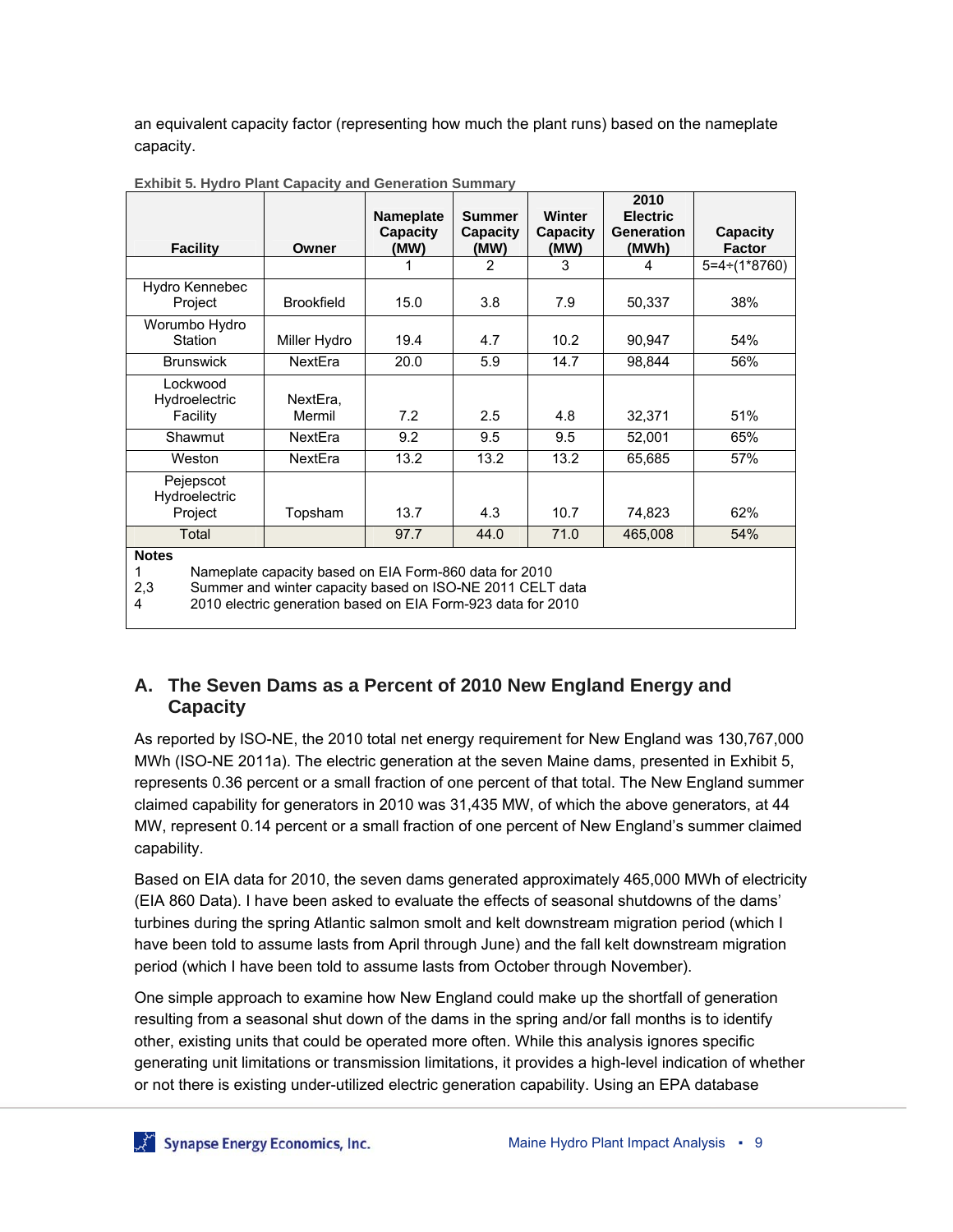generation sources in Maine, we analyzes generation from Rumford Power Associates, a 270 MW gas combined cycle plant located in Rumford, Maine (EPA). In 2010, this plant generated approximately 520,000 MWh, which translates into a capacity factor of 22 percent. Increasing the capacity factor of the plant to 40 percent would result in an increase in electricity generation of 425,000 MWh, nearly the equivalent electricity generation of the seven dams for the entire year.

Another approach of viewing the dam's role in the New England capacity market is to compare the nameplate capacity of the seven dams, which is 97.7 MW as shown in Exhibit 5, against ISO-NE's excess capacity, which for 2010 was 5,239 MW. The nameplate capacity of the seven dams that would be replaced represents less than 2 percent of the 2010 excess capacity. The summer capacity of the seven dams, which would be a more appropriate comparison to the summer excess capacity, are less than one percent of the 2010 excess capacity.

#### **B. The Seven Dams as a Percent of Maine Energy and Capacity**

Although ISO-NE does not report a specific net energy requirement for Maine, electricity consumption in Maine in 2010 represented 8.9 percent of the New England total. Thus, electric generation of these hydro plants represented approximately 5.5 percent of Maine's total generation in 2010 based on ISO-NE and EIA data. Similarly, these hydro plants represented 2.3 percent of Maine's 2010 summer generating capability, which totaled 3,071 MW (ISO-NE 2011d).

# **5. New England and Maine Monthly Loads**

#### **A. Overview of New England Loads**

Exhibit 6, below, shows the monthly average and peak loads in 2010, with the summer capacity (44 MW) and winter capacity (71 MW) associated with the seven dams. The highest loads in New England occur during the summer period. However, as noted above, ISO-NE rates the summer capacity of the seven dams as 44 MW, based on historical output during peak summer periods. The capacity of the seven dams is barely visible on the graph below.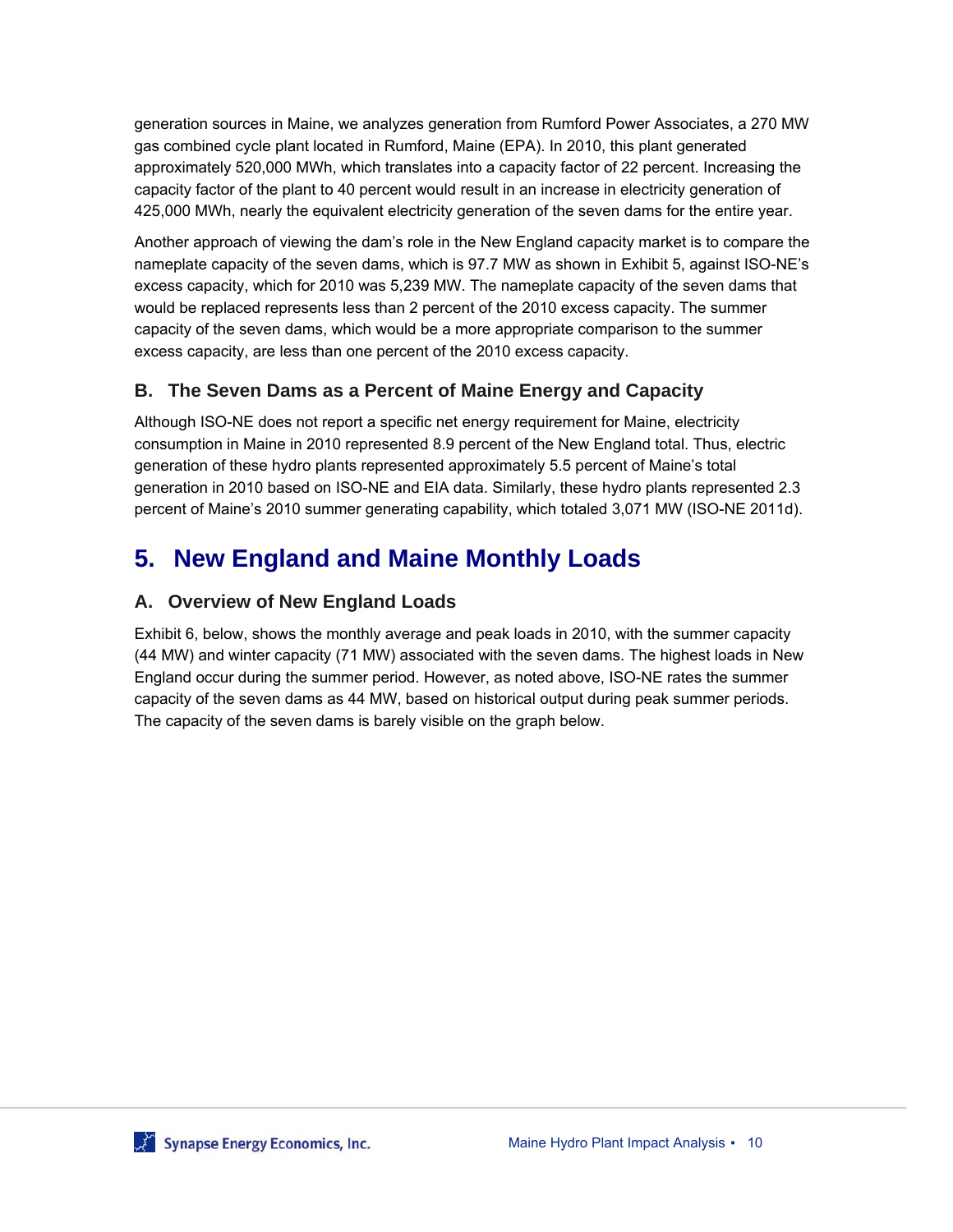

**Exhibit 6. New England 2010 Average and Peak Load by Month with Summer and Winter Capacity of the Seven Dams (MW)** 

This exhibit shows that the seven dams meet an imperceptibly small fraction of New England's total load.

#### **B. Overview of Maine Loads**

Even though the New England electric system operates on a regional basis, looking at Maine's load provides a useful examination. As indicated earlier, Maine represents about 8.9 percent of total New England loads. Exhibit 7, below, shows the monthly average and peak loads in 2010 for Maine from ISO-NE data. Like the rest of New England, the highest loads in Maine occurred during the summer period. The aggregated summer and winter capacities of the seven dams are also included, in order to show their contribution to meeting Maine's load throughout the year.

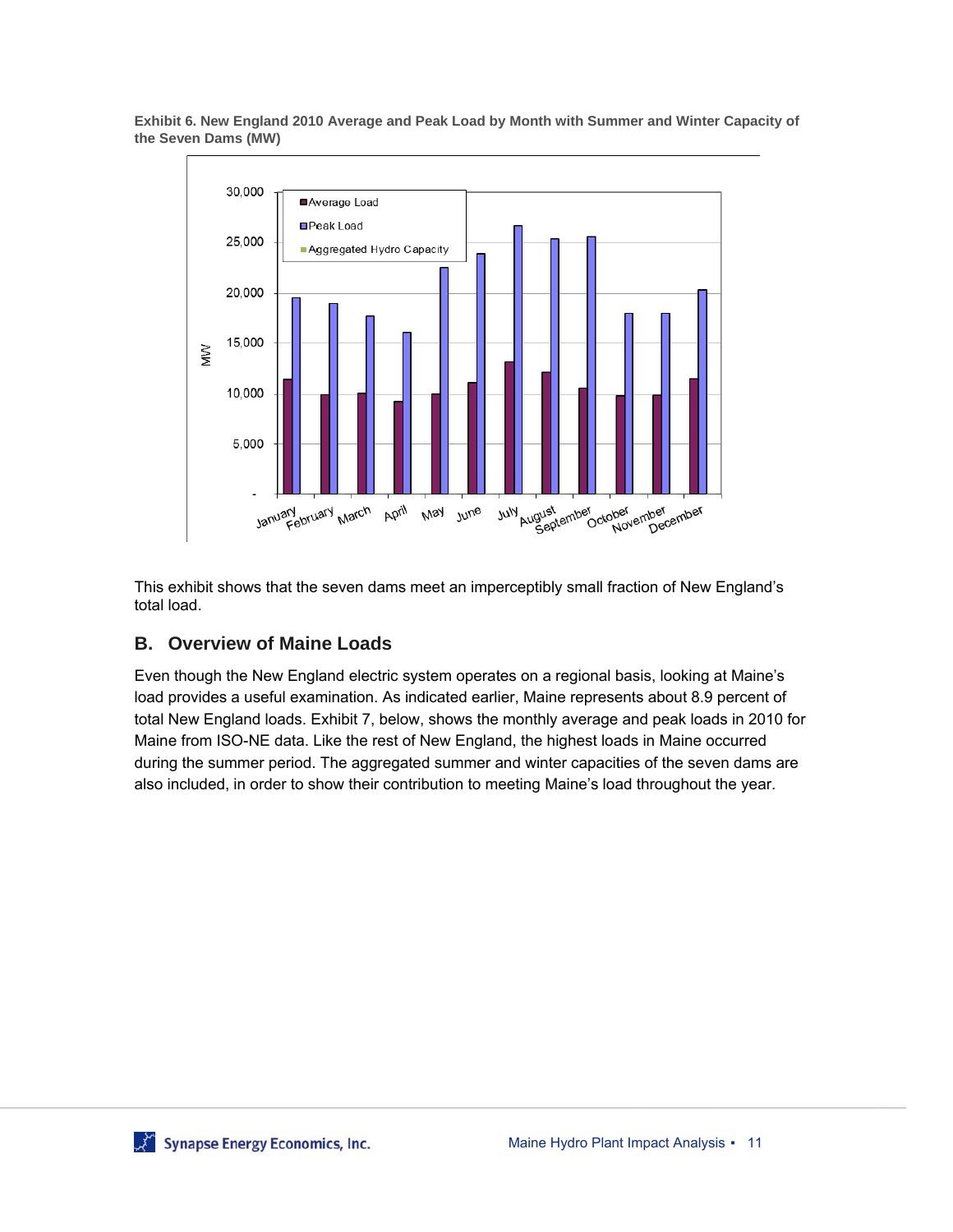**Exhibit 7. 2010 Monthly Loads in Maine (MW)** 



This exhibit shows that the seven dams meet only a small fraction of Maine's load.

### **C. Monthly Hydro Generation**

Exhibit 8, below, shows the monthly generation from the studied hydro plants, as well as Maine's monthly and total electricity demand in 2010. Hydro generation is greatest in April, both in absolute terms and as a percentage of load, but this is also one of the lowest load months, as shown in Exhibit 7. For the five-month period of April through June plus October and November, these hydro plants represent an average of 6.1 percent of Maine's electricity demand. As noted earlier, other available resources are more than sufficient both in New England and within Maine to make up this generation if the dam turbines do not operate in April, May, June, October, and November.

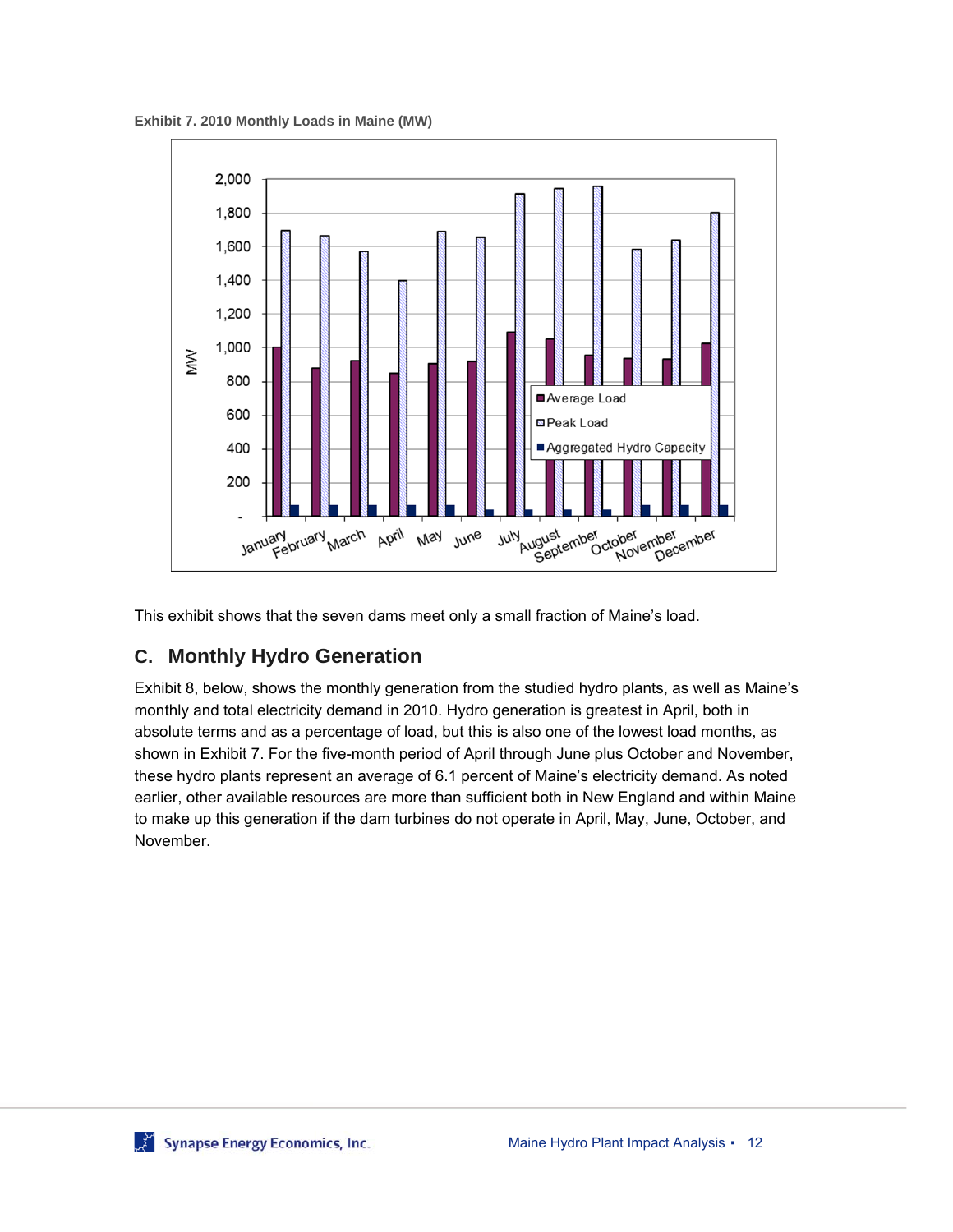| <b>Month</b>                                                           | <b>Hydro</b><br>Generation<br>(MWh) | <b>Maine</b><br><b>Electricity</b><br><b>Consumption</b><br>(MWh) | <b>Hydro</b><br>Percentage<br>of Maine<br><b>Electricity</b><br><b>Consumption</b> |  |  |
|------------------------------------------------------------------------|-------------------------------------|-------------------------------------------------------------------|------------------------------------------------------------------------------------|--|--|
|                                                                        |                                     | $\overline{2}$                                                    | $3 = 1 - 2$                                                                        |  |  |
| January                                                                | 45,375                              | 748,464                                                           | 6.1%                                                                               |  |  |
| February                                                               | 40,607                              | 590,688                                                           | 6.9%                                                                               |  |  |
| March                                                                  | 46,451                              | 686,712                                                           | 6.8%                                                                               |  |  |
| April                                                                  | 51,002                              | 610,560                                                           | 8.4%                                                                               |  |  |
| May                                                                    | 40,087                              | 675,552                                                           | 5.9%                                                                               |  |  |
| June                                                                   | 32,366                              | 663,840                                                           | 4.9%                                                                               |  |  |
| July                                                                   | 31,055                              | 813,936                                                           | 3.8%                                                                               |  |  |
| August                                                                 | 29,196                              | 784,920                                                           | 3.7%                                                                               |  |  |
| September                                                              | 29,112                              | 688,320                                                           | 4.2%                                                                               |  |  |
| October                                                                | 39,727                              | 698,616                                                           | 5.7%                                                                               |  |  |
| November                                                               | 40,087                              | 672,480                                                           | 6.0%                                                                               |  |  |
| December                                                               | 39,941                              | 764,832                                                           | 5.2%                                                                               |  |  |
| Year                                                                   | 465,008                             | 8,398,920                                                         | 5.5%                                                                               |  |  |
| <b>Notes</b>                                                           |                                     |                                                                   |                                                                                    |  |  |
| Hydro generation from EIA-923 data<br>Maine load from ISO-NE data<br>2 |                                     |                                                                   |                                                                                    |  |  |

**Exhibit 8. 2010 Monthly Hydro Generation from Seven Dams and Maine Electricity Consumption** 

#### **D. Impact of the Loss of Capacity and Generation**

In aggregate, the capacity from these hydro plants represents 1.43 percent of Maine's summer capacity and 2.12 percent of its winter capacity. Available capacity in Maine exceeds the state's peak load by a significantly larger amount than these dams' aggregate capacity.

These dams represent a larger fraction of the total capacity in the April to June period, when their generation is greatest and the loads are the lowest. However, partial or full loss of their output could easily be covered by other available resources at all times of the year.

Maine currently has a renewable portfolio standard (RPS) that requires 30 percent of electricity sales to come from eligible renewable resources, and hydropower is one of the eligible resources to help meet this goal. While electricity generation from hydropower will vary year-by-year, 2010 data from EIA indicates that Maine hydropower plants generated 45.4 percent of Maine's electricity demand. Reducing the generation from the seven dams even by the **full** year would reduce the Maine's hydro generation percentage to 39.9 percent, still well above the 30 percent threshold, even before the inclusion of other eligible resources in Maine. Reducing the generation from the seven dams for only April through June and October through November, would only reduce Maine's hydro generation from 45.4 to 42.9 percent.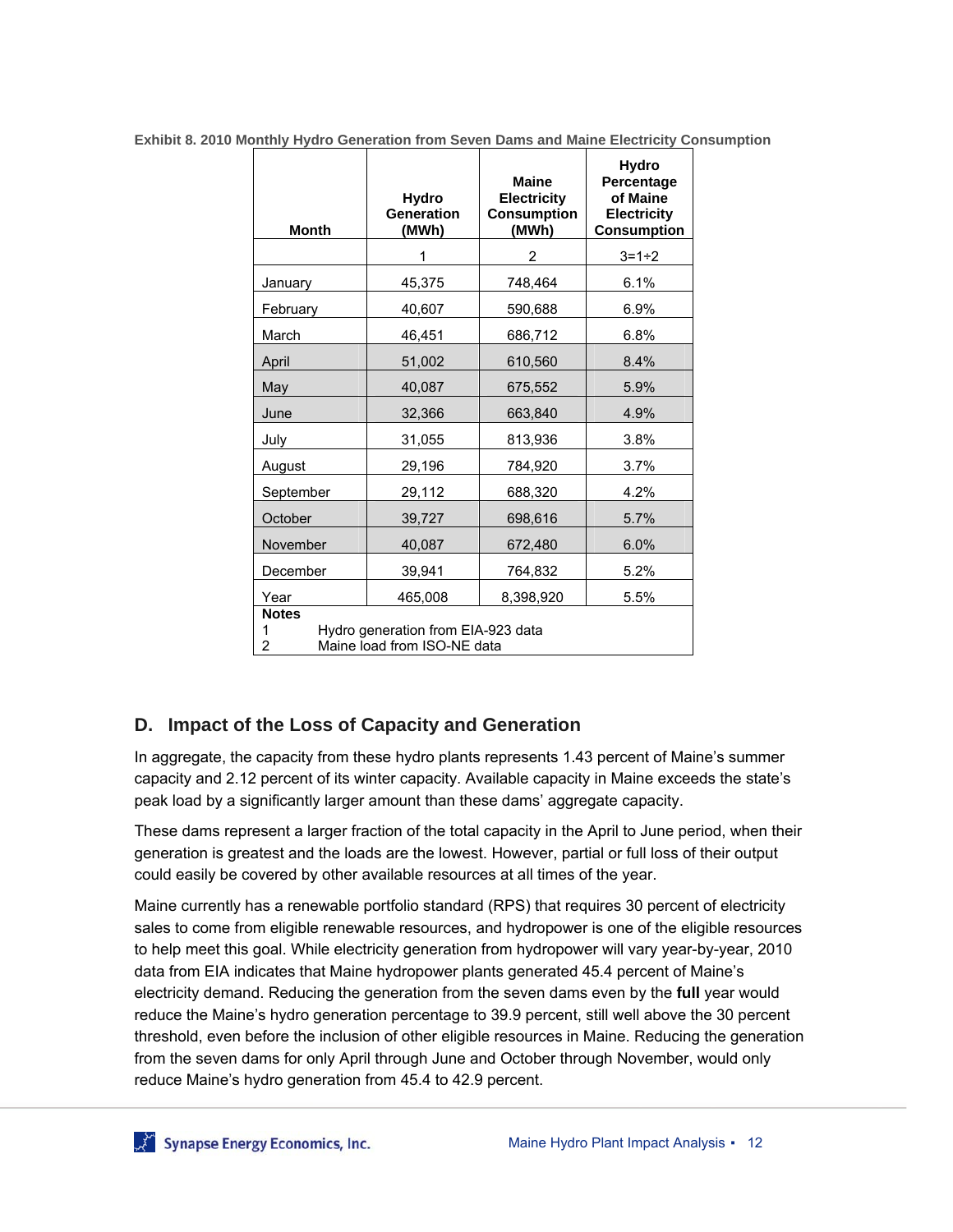# **6. Possible Impacts on Dam Owners**

#### **A. Loss of Revenues**

Although I do not have access to actual revenue or operating cost data from the dam operators, it is possible to estimate a reasonable range of annual gross revenues based on publically available data. This data includes the monthly generation for each plant from the U.S. Energy Information Administration (EIA), monthly energy prices by period from ISO-NE (ISO-NE 2012), and capacity prices from ISO-NE.

#### *Energy Revenues*

For energy revenues, I estimate a range of possible revenues based on the peak period prices for the upper bound, and the all-hours prices for the lower bound. Although these plants are run-ofthe-river, they are identified by ISO-NE as "daily cycling," given that there is likely some flexibility in scheduling generation to match daily peak hours.

The following exhibit summarizes the 2010 generation and my estimates of gross energy revenues based on wholesale market prices. The energy revenues for the seven dams aggregated together run a little below \$2 million per month, and are greatest in the winter. Summer revenues are a little above the average, even though generation is lower in those months, because energy prices are higher.

Partial or full shutdown of these hydro units would have energy revenue impacts proportional to the monthly loss of generation. Monthly revenues for all seven dams together in 2010 were in the \$1.5 to \$2 million range from April through June, and in the \$1.5 to \$1.75 million range for October and November. For each individual dam, the revenues from April through June range from approximately \$100,000 to \$350,000 and from October and November range from approximately \$97,000 to \$360,000, depending on the individual dam and month.

Electric energy wholesale prices (and revenues) may be a little higher in future years. But the primary determinant of electric wholesale prices in New England is natural gas prices, which are forecast to be relatively stable (Hornby 2011).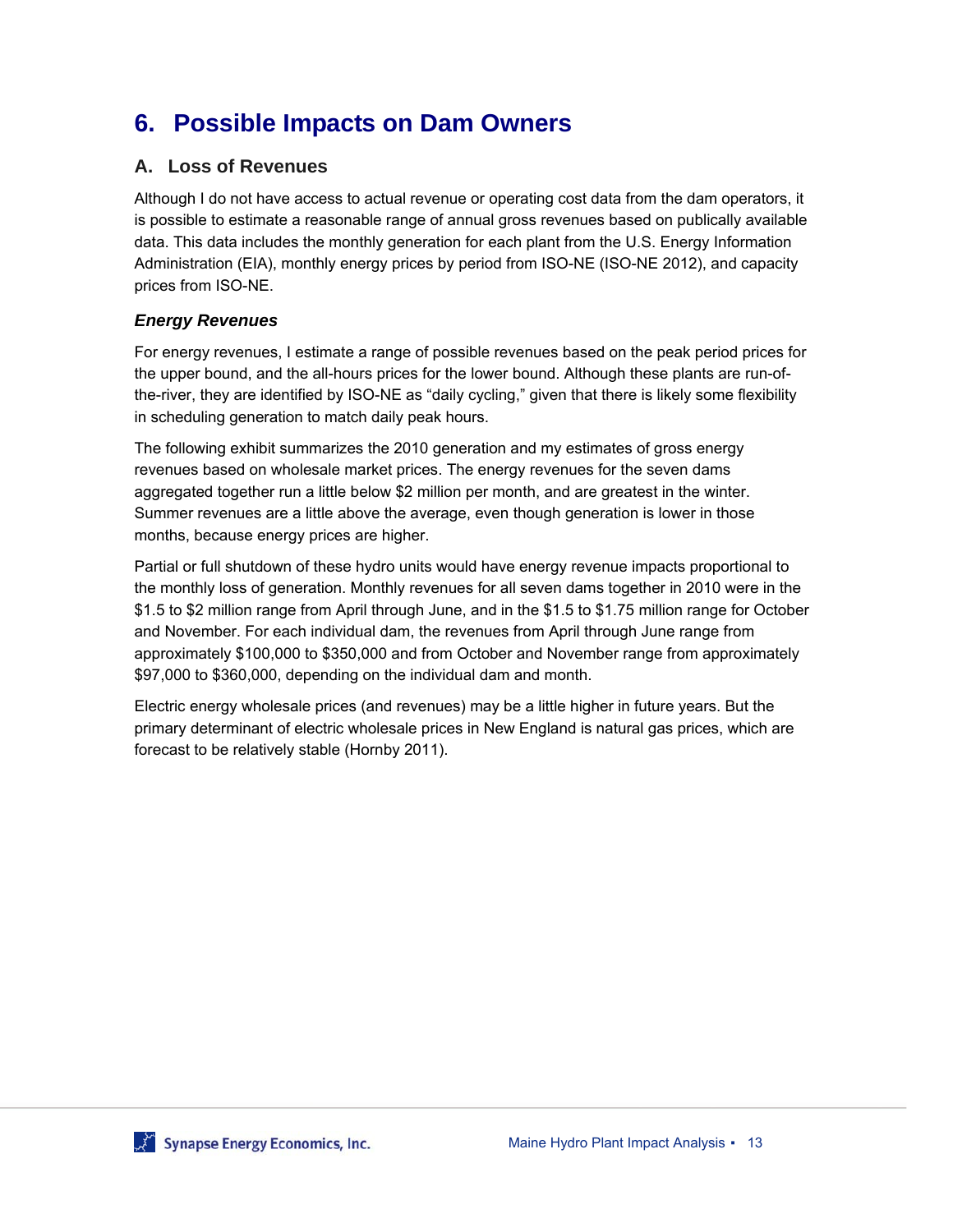

**Exhibit 9. Monthly Generation and Energy Revenues for all Seven Dams** 

#### *Capacity Revenues*

ISO-NE provides and pays for capacity through the Forward Capacity Market (FCM) and annual auctions for capacity three years in the future. As mentioned earlier, five Forward Capacity Auctions (FCA) have been held to date to provide capacity up through May 31, 2015. In recent FCAs, there has been a capacity surplus and the auctions have cleared at their floor prices.

There are big differences between winter and summer capacities for these hydro plants. New England's peak load period is summer. Capacity prices have dropped considerably in New England and stopped at the floor level because of capacity surpluses. Capacity payments for these hydro plants will be at their winter capacity values for eight months (October through May) and at summer capacity values for four months (June through September). Total capacity revenue for the seven dams for the next several years may be over \$2 million per year. If they do not run or have their capacity reduced in a given month, their monthly payments will be proportionally reduced. For example, if all of the studied hydro plants were totally shut down during the month of June in 2013, the capacity revenue loss would be about \$130,000 in aggregate for the seven dams. For each individual dam, the loss of capacity revenue will vary by the capacity obligation of each dam. For the June 2013 example, this range is approximately \$7,300 for the Lockwood dam to \$39,000 for the Weston dam. Exhibit 10, below, shows the total expected capacity revenue for the seven dams based on each of the five Forward Capacity Auctions.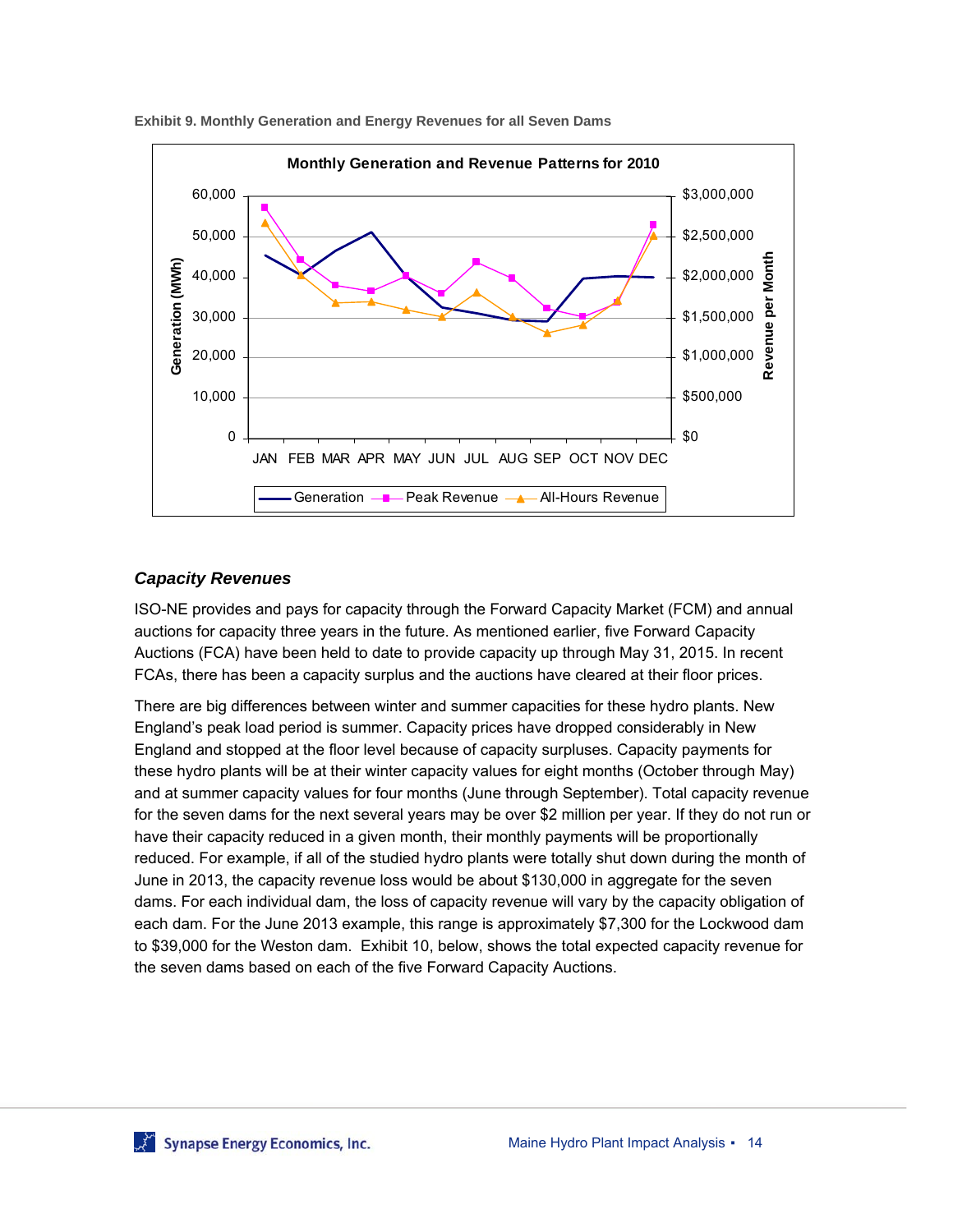| <b>Capacity</b><br><b>Auction</b> | <b>Period</b><br>(June 1<br>start) | <b>Capacity</b><br><b>Price</b><br>$(S/KW -$<br>month) | Summer<br>Capacity<br>(MW) | <b>Winter</b><br><b>Capacity</b><br>(MW) | <b>Summer</b><br><b>Capacity</b><br><b>Revenue</b> | <b>Winter</b><br><b>Capacity</b><br><b>Revenue</b> | <b>Annual</b><br><b>Capacity</b><br><b>Revenue</b> |             |             |
|-----------------------------------|------------------------------------|--------------------------------------------------------|----------------------------|------------------------------------------|----------------------------------------------------|----------------------------------------------------|----------------------------------------------------|-------------|-------------|
|                                   |                                    |                                                        | 2                          | 3                                        | $4=1*2*(4)*$<br>(1.000)                            | $5 = 1*3*(8)$<br>$*(1.000)$                        | $6 = 4 + 5$                                        |             |             |
| FCA-1                             | $2010 -$<br>2011                   | \$4.500                                                |                            |                                          | \$792,000                                          | \$2,557,000                                        | \$3,349,000                                        |             |             |
| FCA-2                             | $2011 -$<br>2012                   | \$3.600                                                | 43.99                      |                                          |                                                    |                                                    | \$633,000                                          | \$2,046,000 | \$2,679,000 |
| FCA-3                             | 2012-<br>2013                      | \$2.951                                                |                            |                                          | 71.30                                              | \$519,000                                          | \$1,677,000                                        | \$2,196,000 |             |
| FCA-4                             | $2013 -$<br>2014                   | \$2.951                                                |                            |                                          |                                                    | \$519,000                                          | \$1,677,000                                        | \$2,196,000 |             |
| FCA-5<br><b>Natas</b>             | 2014-<br>2015                      | \$3.209                                                |                            |                                          | \$565,000                                          | \$1,823,000                                        | \$2,388,000                                        |             |             |

#### **Exhibit 10. Expected Capacity Revenues for All Seven Dams**

**Notes** 

Values may not sum due to rounding Summer: June through September Winter: October through May Capacity prices based on ISO-NE data for Forward Capacity Auction (FCA) Capacity values based on CELT 2011

### **7. Summary**

Based on the analysis provided above, it is my opinion that neither the New England electric power grid nor the local electric system within Maine would be adversely impacted by a seasonal shut-down of the seven dams. The seven hydro dams contribute to the electric grid; however, the seasonal shut-down of these units would not result in a significant impact on the region or the state. Both Maine and New England have more than adequate supply capacity to offset the seasonal loss of these dams.

I estimate that the lost energy revenues to the dam owners would be in the range of roughly \$1.5 – \$2 million in aggregate for the seven dams for each month that turbines are fully shut down from April through June, and roughly \$1.5 – \$1.75 million in aggregate for each month that turbines of the seven dams are fully shut down from October to November. I estimate that the lost capacity revenues to the dam owners would be roughly \$130,000 in aggregate for the seven dams for the month of June, and roughly \$210,000 in aggregate for each month that turbines of the seven dams are fully shut down during the months of April, May, October, and November.

Maximilian Chang January 12, 2012